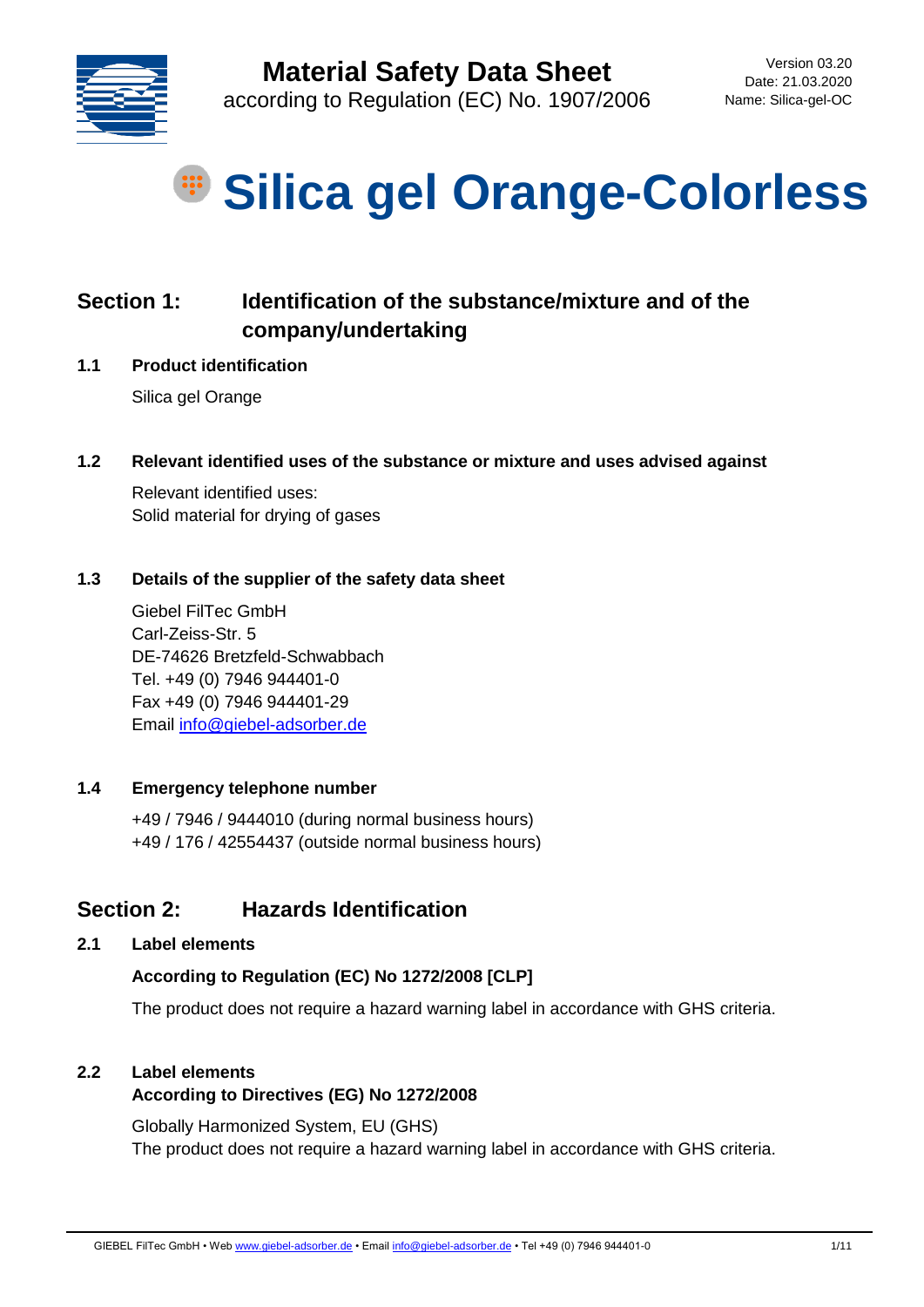# **Material Safety Data Sheet**



according to Regulation (EC) No. 1907/2006

#### **According to Regulation 67/548/EWG and 1999/45/EG**

The product does not require a hazard warning label in accordance with EG criteria.

## **2.3 Other hazards**

#### **According to Regulation (EG) No. 1272/2008**

This Solid/ this mixture contains no components with a concentration of 0.1 % or higher which are classified as presistent, bioaccumulative and toxic (PBT) or very persistent and very bioaccumulative (vPvB)

## **Section 3: Composition/Information on Ingredients**

#### **3.1 Substances**

Chemical nature

Synonyms: Adsorbents, Silica gel, Drying beads, Desiccant Amorphes silicon dioxide 99% CAS No.: 7631-86-9 EC No.: 231-545-4 REACH Registration No.: 01-2119379499-16-xxxx

Hazardous ingredients (GHS) according to Regulation (EC) No. 1272/2008

No particular hazards known. In accordance with the leading statutory provisions there are no components which must get adivsed.

## **Section 4: First-Aid Measures**

#### **4.1 Description of first aid measures**

Remove contaminated clothing.

If inhaled: Keep patient calm, remove to fresh air.

On skin contact:: Wash thoroughly with soap and water

On contact with eyes: Wash affected eyes for at least 15 minutes under running water with eyelids held open.

On ingestion: Rinse mouth and then drink plenty of water.

#### **4.2 Most important symptoms and effects, both acute and delayed**

Symptoms: No significant reaction of the human body to the product known.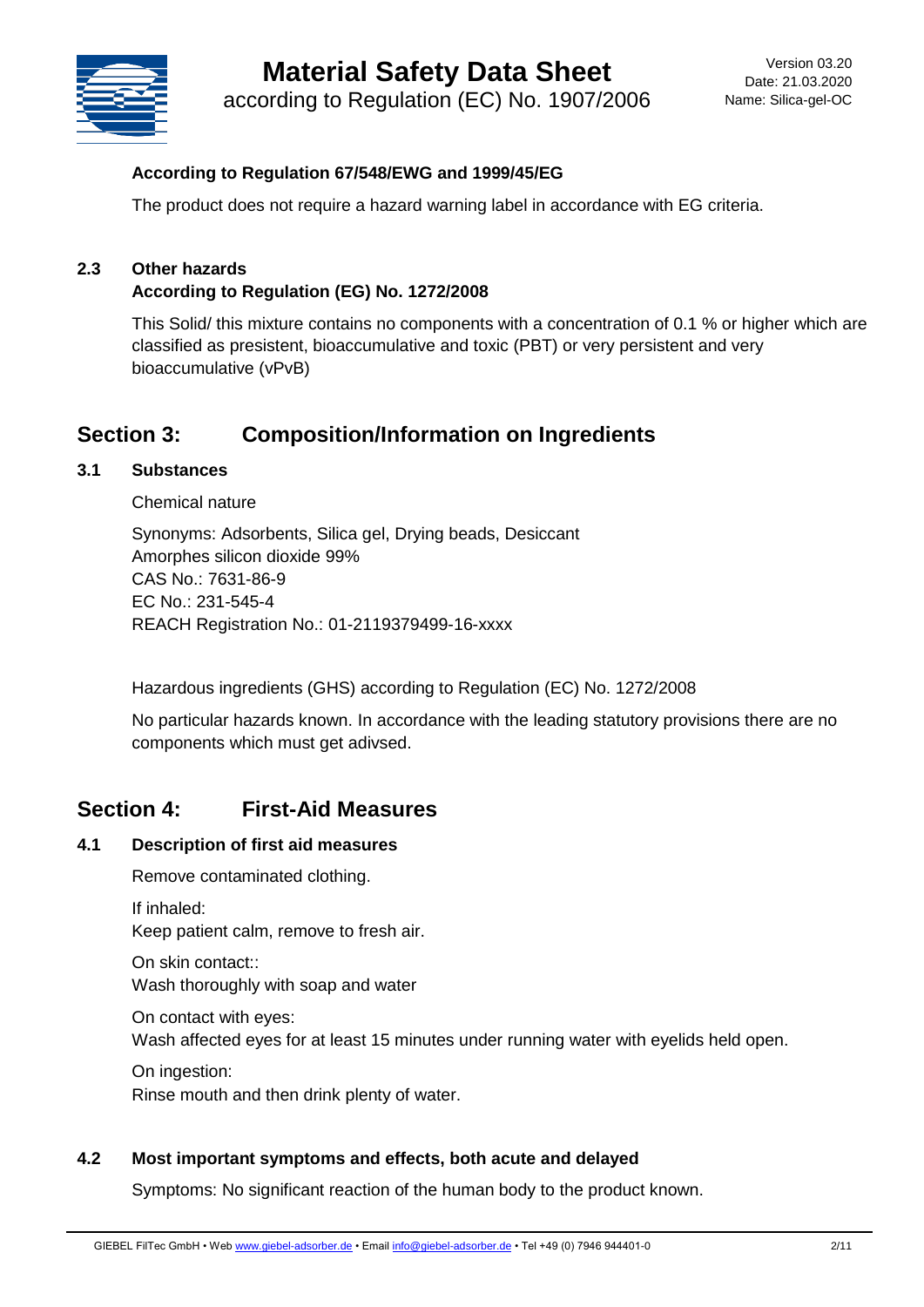

#### **4.3 Indication of any immediate medical attention and special treatment needed**

Treatment: Symptomatic treatment (decontamination, vital functions).

## **Section 5: Fire-Fighting Measures**

#### **5.1 Extinguishing agent**

Extinguishing media Use water spray, alcohol-resistant foam, dry chemical or carbon dioxide.

#### **5.2 Special hazards arising from the substance or mixture**

No particular hazards known.

#### **5.3 Advice for fire-fighters**

Special protective equipment: Wear a self-contained breathing apparatus.

Further information:

Product itself is non-combustible; fire extinguishing method of surrounding areas must be considered. Dispose of fire debris and contaminated extinguishing water in accordance with official regulations.

#### **Section 6: Accidental Release Measures**

#### **6.1 Personal precautions, protective equipment and emergency procedures**

Do not breathe dust. Avoid contact with the skin, eyes and clothing. Use personal protective clothing. Information regarding personal protective measures see, chapter 8.

#### **6.2 Environmental precautions**

Discharge into the environment must be avoided.

#### **6.3 Methods and material for containment and cleaning up**

Avoid raising dust. Dampen, pick up mechanically and dispose of. Correctly dispose of recovered product immediately. Reclaim for processing if possible.

#### **6.4 Reference to other sections**

Information regarding exposure controls/personal protection and disposal considerations can be found in section 8 and 13.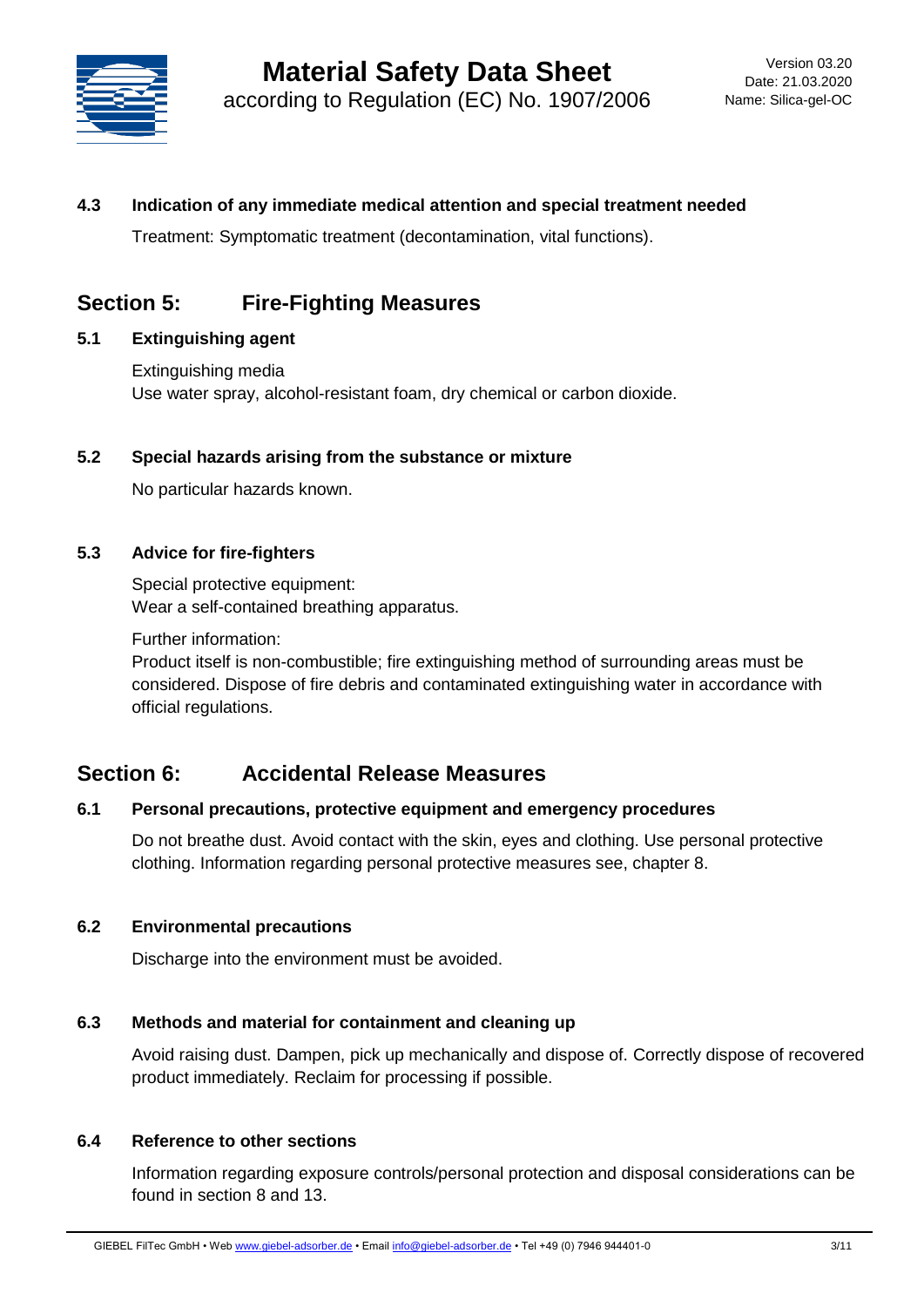

## **Section 7: Handling and Storage**

#### **7.1 Precautions for safe handling**

Avoid dust formation. Avoid inhalation of dusts. Avoid contact with the skin, eyes and clothing. Provide suitable exhaust ventilation at the processing machines.

Protection against fire and explosion: The substance/product is non-combustible.

#### **7.2 Conditions for safe storage, including any incompatibilities**

Store it a cool, dry and good ventilated place in a container which is tightly closed.

Storage class (TRGS 510): Non-flammable solids

Suitable materials for containers: carbon steel (iron), Low density polyethylene (LDPE). Further information on storage conditions: Containers should be stored tightly sealed in a dry place.

#### **7.3 Specific end use(s)**

For the relevant identified use(s) listed in Section 1 the advice mentioned in this section 7 is to be observed.

## **Section 8: Exposure Controls/Personal Protection**

#### **8.1 Control parameters**

Components with workplace-related Monitoring limits.

Ingredient: Silica gel granules

Specification: TRGS 900 – Monitoring limits

Value:  $4 \text{ mg/m}^3$ 

Remark:

Senate Commission for exam of harmful substances from the DFG (MAK-Commission) Colloidal Amorphous Silica (7631-86-9) including fumed silica and in the wet process produced Silicic acid (Precipitated silicic acid, Silica gel). A risk of fetal damage does not need to be feared if the occupational exposure limit value and the biological limit value (BGW) are adhered to.

#### **8.2 Exposure controls Personal protective equipment**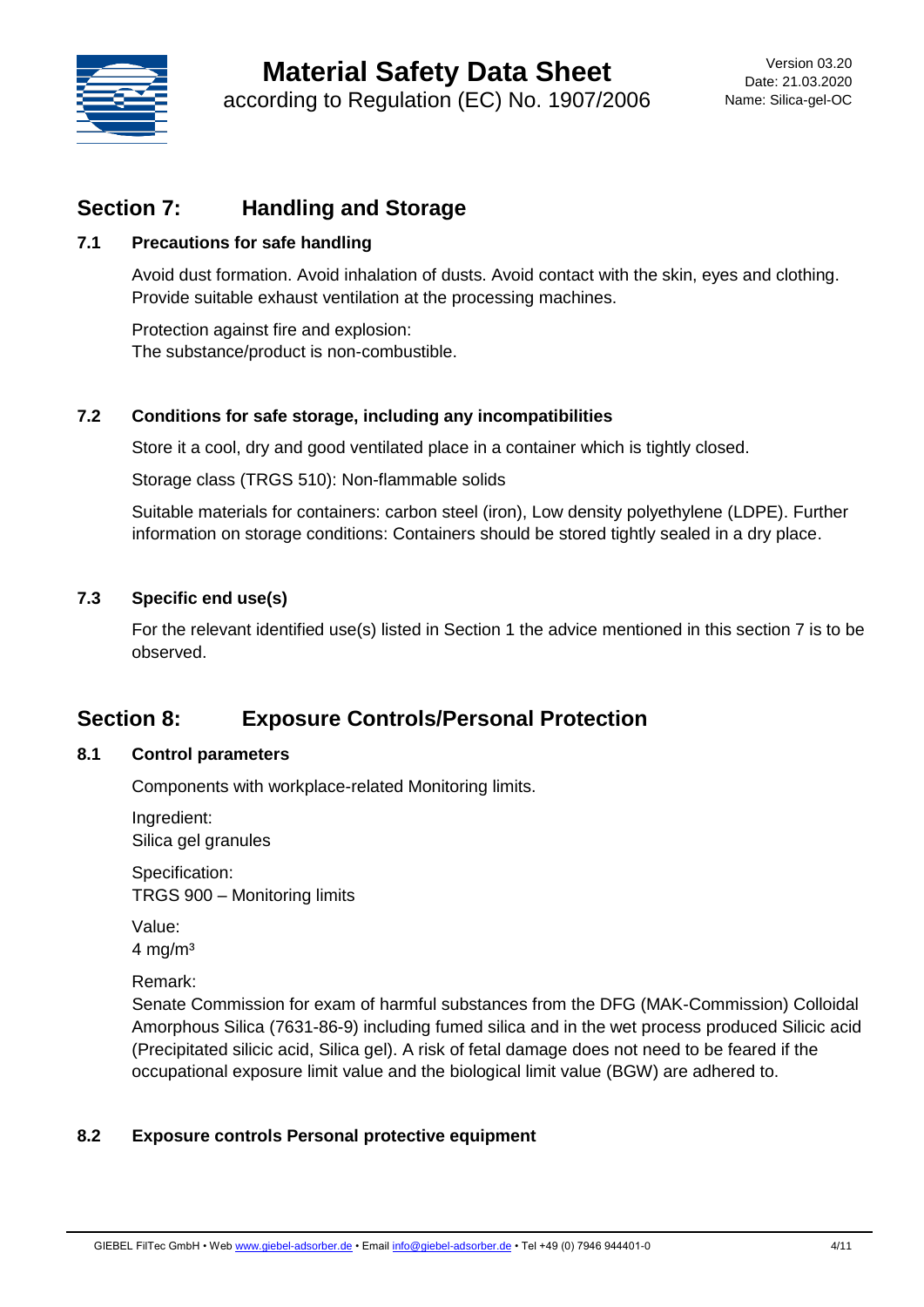# **Material Safety Data Sheet**



according to Regulation (EC) No. 1907/2006

Respiratory protection Breathing protection if dusts are formed. Particle filter with low efficiency for solid particles (e.g. EN 143 or 149, Type P1or FFP1)

Hand protection: Chemikalienbeständige Schutzhandschuhe (EN 374)

Eye protection: Safety glasses with side-shields (frame goggles) (e.g. EN 166)

Body protection: Body protection must be chosen based on level of activity and exposure.

General safety and hygiene measures:

Store work clothing separately. Hands and/or face should be washed before breaks and at the end of the shift.

## **Section 9: Physical and Chemical Properties**

#### **9.1 Information on basic physical and chemical properties**

Form: granules

Colour: Orange

Odour: odourless

Odour threshold: not determined

pH value:  $4 - 8$  (100 g/kg) (as suspension)

Melting point: > 550 °C

Boiling point: not relevant

Flash point: Non-flammable.

Evaporation rate: not applicable

Flammability: does not ignite

Lower explosion limit: not applicable

Upper explosion limit: not applicable

Ignition temperature: not applicable

Vapour pressure: (20 °C) negligible

Relative vapour density (air): not applicable

Solubility in water: practically insoluble (20 °C)

Partitioning coefficient n-octanol/water (log Kow): not applicable

Self-ignition: not self-igniting

Thermal decomposition: not determined

Viscosity, dynamic: not applicable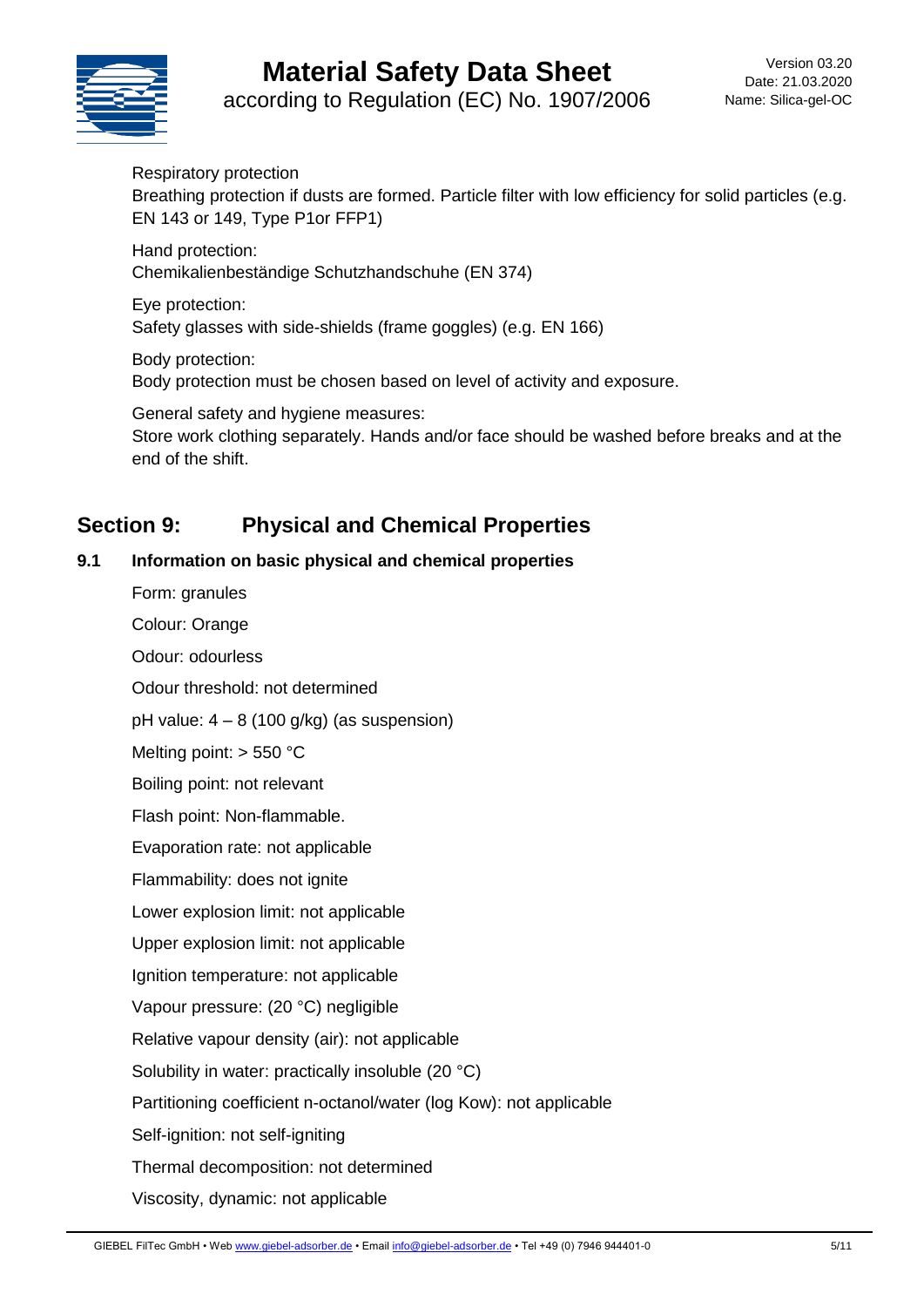

Explosion hazard: not explosive Fire promoting properties: not fire-propagating

#### **9.2 Other information**

Bulk density: ≥750g/L

## **Section 10: Stability and Reactivity**

#### **10.1 Reactivity**

No hazardous reactions if stored and handled as prescribed/indicated. Metallkorrosion: Wirkt nicht korrosiv auf Metall. Formation of flammable gases: Forms no flammable gases in the presence of water.

#### **10.2 Chemical stability**

The product is chemically stable.

#### **10.3 Possibility of hazardous reactions**

Addition of water leads to increase in temperature. The product is chemically stable.

#### **10.4 Conditions to avoid**

Avoid dust formation. Avoid deposition of dust.

#### **10.5 Incompatible materials**

Zu vermeidende Stoffe: Wasser

## **10.6 Gefährliche Zersetzungsprodukte**

Substances to avoid: No hazardous decomposition products known.

## **Section 11: Toxicological Information**

**11.1 Information on toxicological effects**

## **Acute toxicity**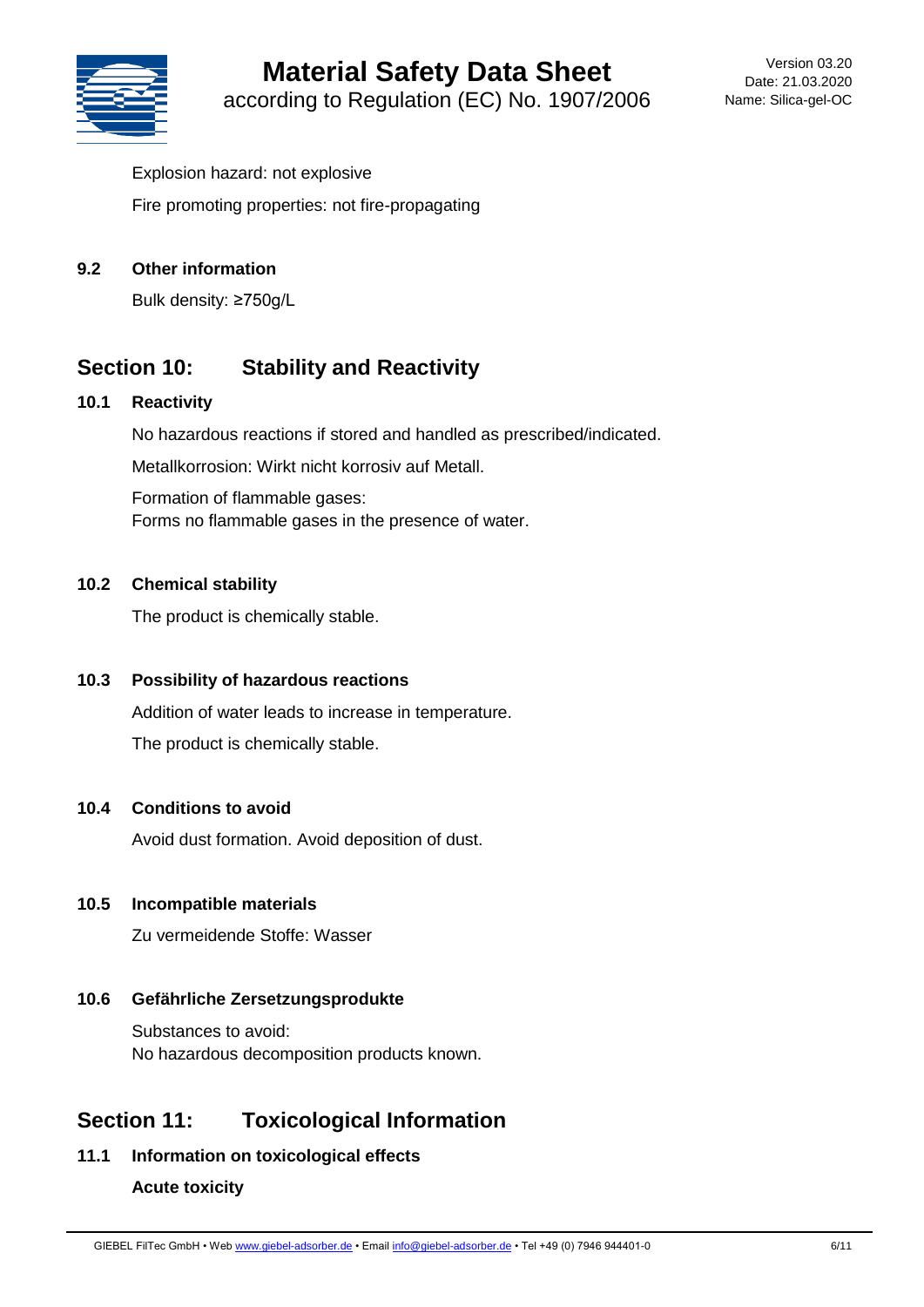# **Material Safety Data Sheet**



according to Regulation (EC) No. 1907/2006

Of low toxicity after single ingestion.

Experimental/calculated data: LD50 rat (oral): > 2000 mg/kg The product has not been tested. The statement has been derived from products of a similar structure or composition

LC50 rat (by inhalation):  $> 2,07$  mg/l 4 h The product has not been tested. The statement has been derived from products of a similar structure or composition. An aerosol was tested.

LD50 rabbit (dermal): > 5000 mg/kg The product has not been tested. The statement has been derived from products of a similar structure or composition

#### **Irritation**

Not irritating to the eyes. Not irritating to the skin.

#### **Respiratory/Skin sensitization**

Skin sensitizing effects were not observed in animal studies. The product has not been tested. The statement has been derived from products of a similar structure or composition.

#### **Germ cell mutagenicity**

Keine Daten verfügbar.

#### **Carcinogenicity**

No data available

#### **Reproductive toxicity**

No data available

#### **Developmental toxicity**

No data available

#### **Specific target organ toxicity (single exposure)**

No data available

#### **Repeated dose toxicity and Specific target organ toxicity (repeated exposure)**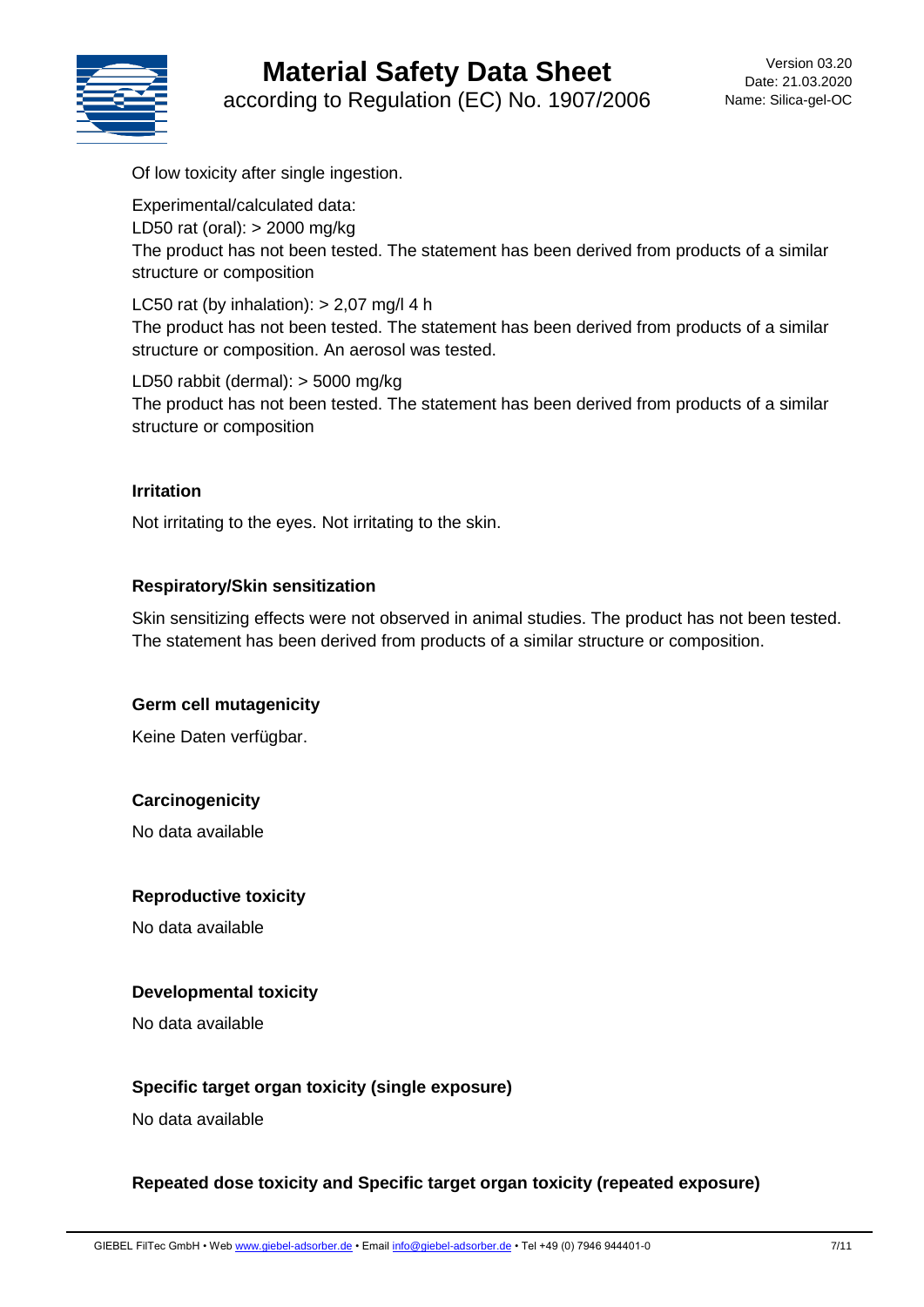

No data available

#### **Aspiration hazard**

No data available

#### **Other relevant toxicity information**

The product was evaluated on the basis of the data available on the components. There are partial data gaps for individual components. However, our current knowledge and experience do not lead to risks beyond the labeling.

## **Section 12: Ecological Information**

**12.1 Toxicity**

No data available

#### **12.2 Persistence and degradability**

No data available

#### **12.3 Bioaccumulative potential**

No data available

#### **12.4 Mobility in soil**

No data available

#### **12.5 Results of PBT and vPvB assessment**

A PBT / vPvB assessment is not available because a chemical safety assessment is not required / not carried out.

#### **12.6 Other adverse effects**

Avoid entering the environment.

## **Section 13: Disposal Considerations**

#### **13.1 Waste treatment methods**

#### **Product**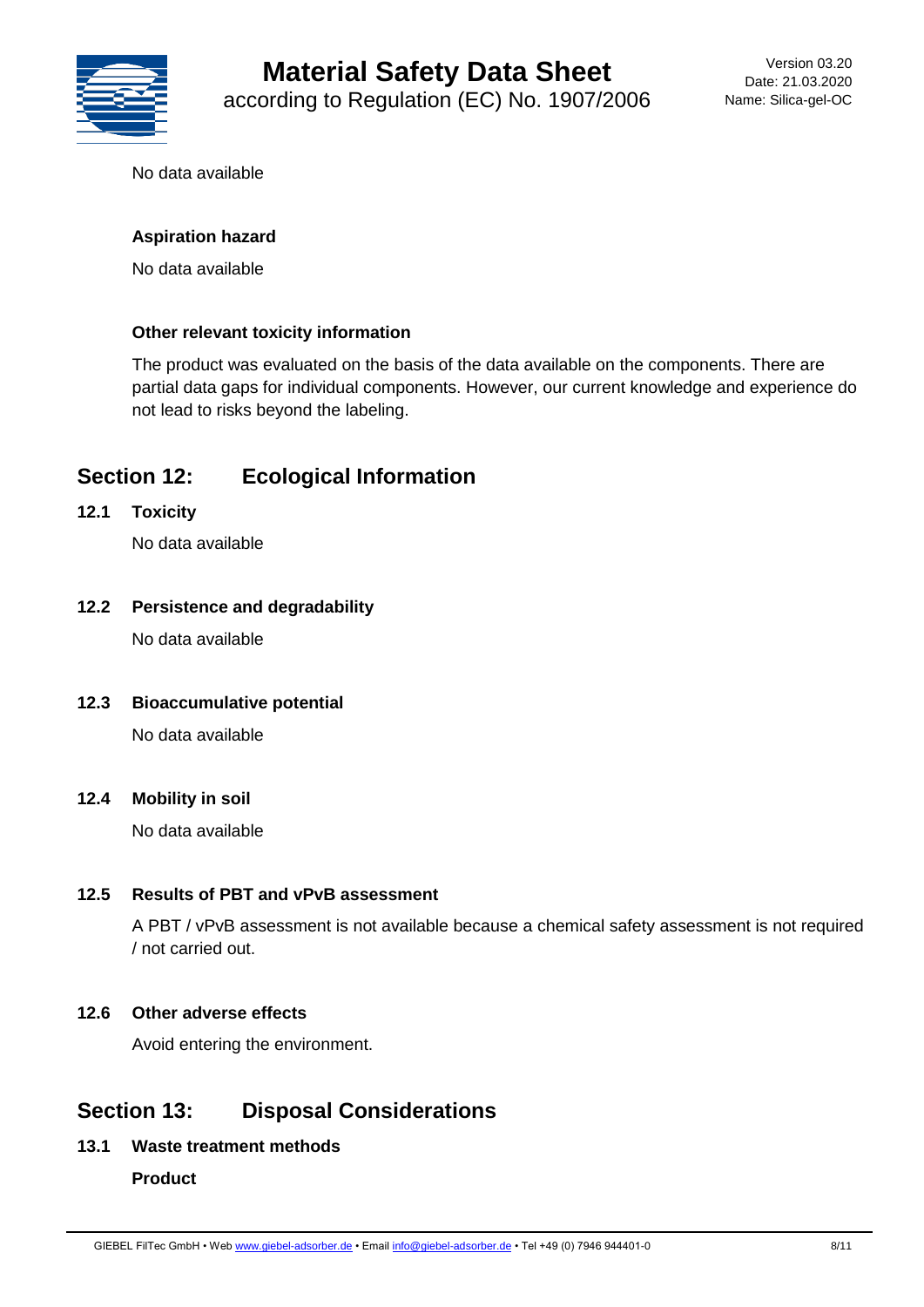

Observe national and local legal regulations. If recycling is to be carried out, specialized companies should be approached.

#### **Contaminated packaging**

Dispose of in accordance with national, state and local regulations. Used packaging is to be emptied optimally and how to dispose of the substance / the product.

## **Section 14: Transport Information**

#### **14.1 UN-Number**

ADR/RID: - IMDG: - IATA: -

#### **14.2 UN proper shipping name**

ADR: No dangerous good in the sense of transport regulations RID: No dangerous good in the sense of transport regulations IMDG: No dangerous good IATA: No dangerous good

#### **14.3 Transport hazard classifications**

ADR/RID: - IMDG: - IATA: -

#### **14.4 Packing group**

ADR/RID: -  $IMDG.$ IATA: -

#### **14.5 Danger to the environment**

ADR/RID: no IMDG Marine pollutant: no IATA: no

#### **14.6 Special precautions for user**

No data available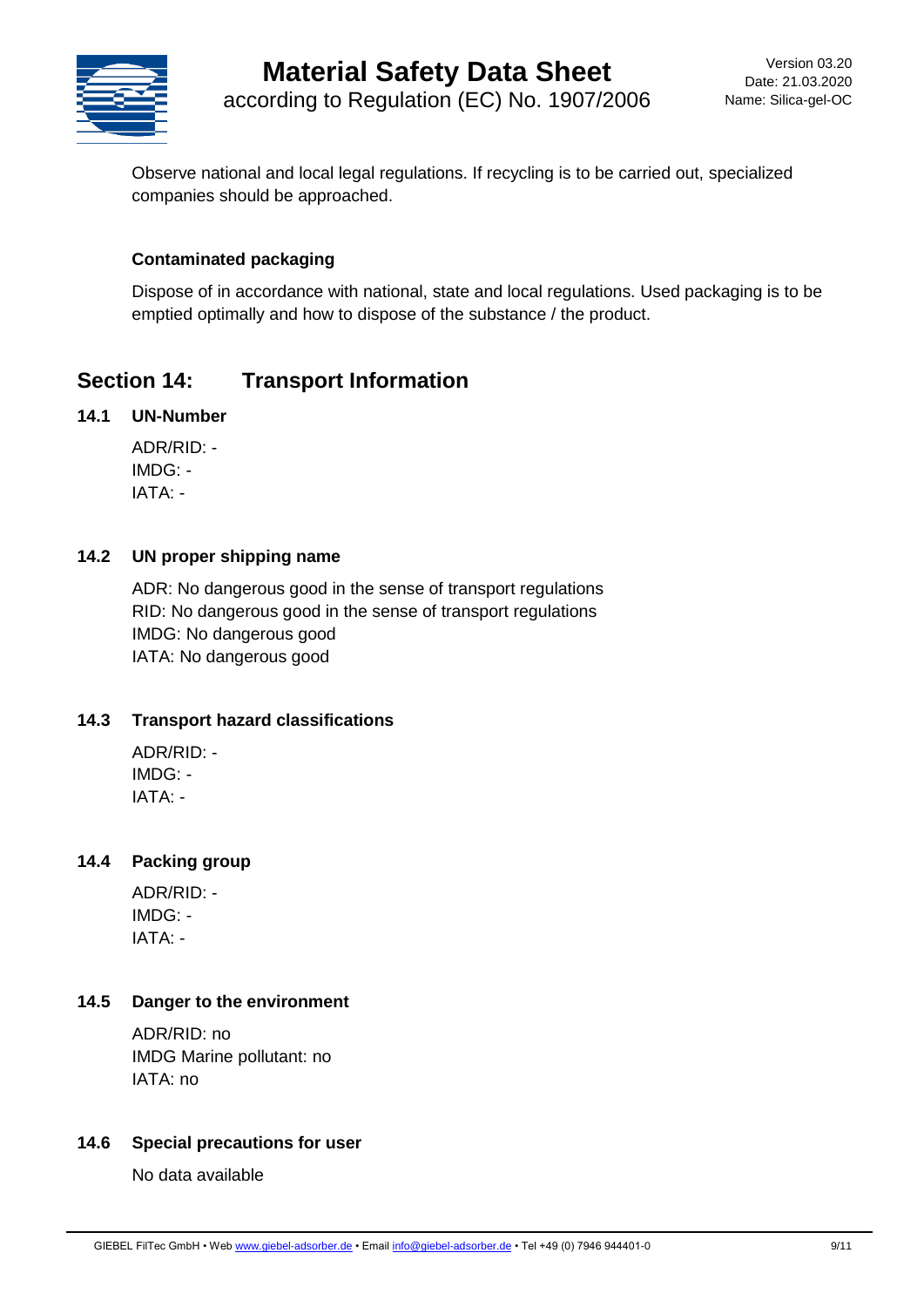

## **Section 15: Regulatory Information**

**15.1 Safety, health and environmental regulations/legislation specific for the substance or mixture**

Water hazard class (VwVwS, Appendix 4): 1 - Slightly water endangering.

Hazardous Substances Directive 96/82 / EC Directive 96/82 / EC does not apply

Regulation (EC) No 1005/2009 on substances that deplete the ozone layer Not regulated

Regulation (EC) No 850/2004 on persistent organic pollutants and amending Directive 79/117 / EEC

Not regulated

Regulation (EC) No 689/2008 on the export and import of dangerous chemicals Not regulated

Substances of very high concern (SVHC)

This product does not contain any substances of very high concern above the relevant legal limit value (> 0.1% (w / w) REACH Regulation (EC) No 1907/2006, Article 57).

If other regulatory information applies that is not already provided elsewhere in this safety data sheet, then it is described in this subsection

#### **15.2 Chemical safety assessment**

No substance safety assessment has been carried out for this product.

## **Section 16: Other Information**

The data contained in this safety data sheet are based on our current knowledge and experience and describe the product only with regard to safety requirements. The data do not describe the product's properties (product specification). Neither should any agreed property nor the suitability of the product for any specific purpose be deduced from the data contained in the safety data sheet. It is the responsibility of the recipient of the product to ensure any proprietary rights and existing laws and legislation are observed.

#### **Abbreviations and acronyms**

IMDG: International Maritime Code for Dangerous Goods

IATA: International Air Transport Association

IATA-DGR: Dangerous Goods Regulations by the "International Air Transport Association" (IATA)

ICAO: International Civil Aviation Organization

ICAO-TI: Technical Instructions by the "International Civil Aviation Organization" (ICAO)